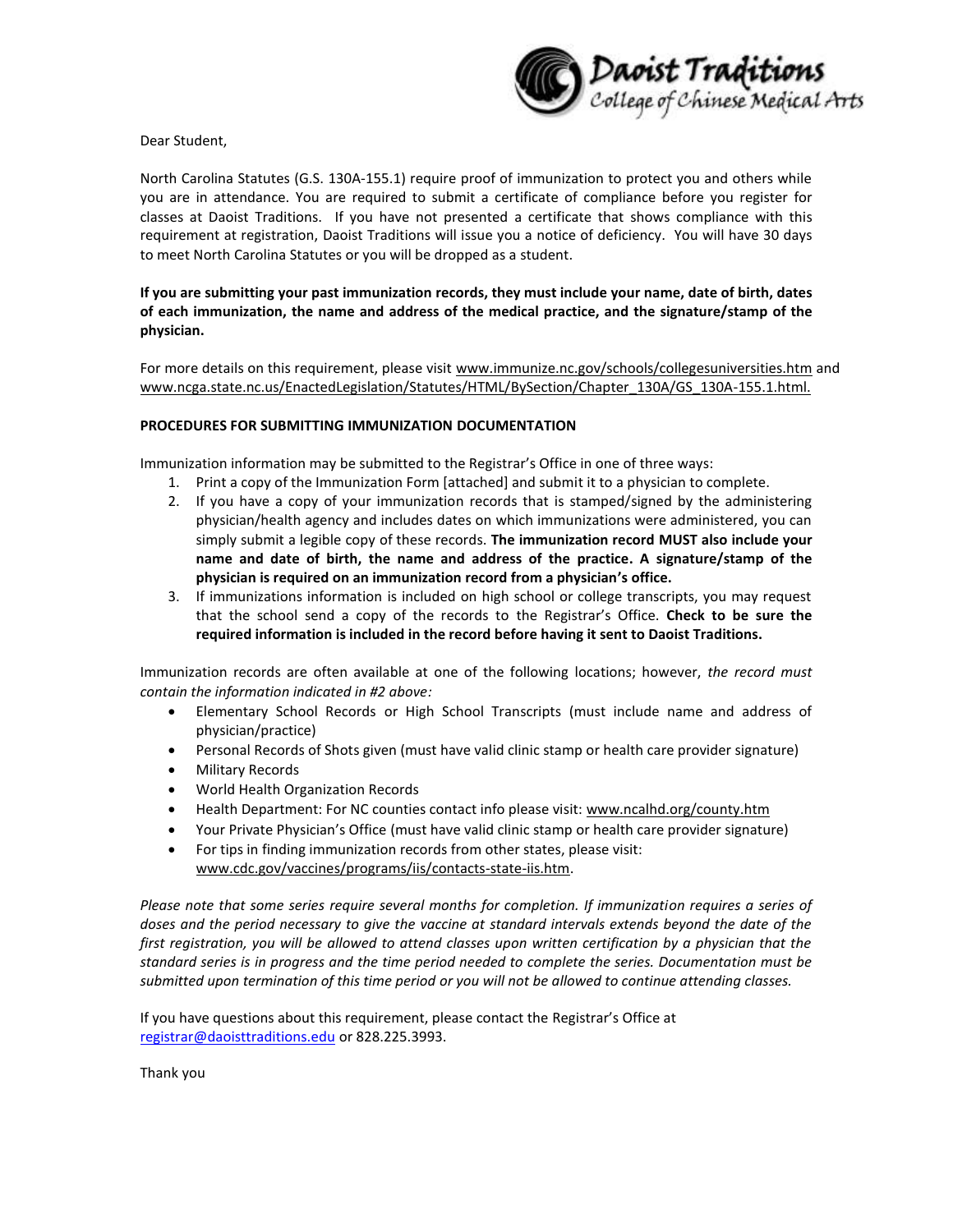## **Section 1 – College/University Vaccines and Number of Doses Required**

| <b>Vaccine Required</b><br>Review footnotes | Diphtheria Tetanus<br>and/or Pertussis <sup>+</sup> | Polio <sup>3</sup> | Measles f | Mumps i | Rubella | Hepatitis B <sup>+</sup> |
|---------------------------------------------|-----------------------------------------------------|--------------------|-----------|---------|---------|--------------------------|
| <b>Doses Required</b>                       |                                                     |                    |           |         |         |                          |

FOOTNOTE 1 – DTP (Diphtheria, Tetanus, Pertussis), DTaP (Diphtheria, Tetanus, acellular Pertussis), Td (Tetanus, Diphtheria), Tdap (Tetanus, Diphtheria, Pertussis): 3 doses of tetanus/diphtheria toxoid of which one must have been within the past 10 years. Those individuals enrolling in college or university for the first time on or after July 1, 2008 must have had three doses of tetanus/diphtheria toxoid and a booster dose of tetanus/diphtheria/pertussis vaccine if a tetanus/diphtheria toxoid or tetanus/diphtheria/pertussis vaccine has not been administered within the past 10 years.

FOOTNOTE 2 – An individual attending school who has attained his or her 18th birthday is not required to receive polio vaccine.

FOOTNOTE 3 – Measles vaccines are not required if any of the following occur: Physician diagnosis of disease prior to January 1, 1994; An individual who has been documented by serological testing to have a protective antibody titer against measles and submits the lab report; or An individual born prior to 1957. An individual who enrolled in college or university for the first time before July 1, 1994 is not required to have a second dose of measles vaccine.

FOOTNOTE 4 – Mumps vaccine is not required if any of the following occur: An individual who has been documented by serological testing to have a protective antibody titer against mumps and submits the lab report; An individual born prior to 1957; or Enrolled in college or university for the first time before July 1, 1994. An individual entering college or university prior to July 1, 2008 is not required to receive a second dose of mumps vaccine.

FOOTNOTE 5 – Rubella vaccine is not required if any of the following occur: 50 years of age or older; Enrolled in college or university before February 1, 1989 and after their 30th birthday; An individual who has been documented by serological testing to have a protective antibody titer against rubella and submits the lab report. FOOTNOTE 6-Hepatitis B vaccine is not required if any of the following occur: Born before July 1, 1994

**International Students and/or non-US Citizens:** In addition to vaccines are required as noted above, these students are required to have a TB skin test (PPD or TST) that has been administered and read at an appropriate medical facility within 12 months prior to the first day of class. (Chest x-ray required if test is positive). TB test is not required for select countries. Check with Admissions Office.

## **Exceptions:**

 $\Box$  Were you born before January 1, 1957? If yes, then you are not required to submit proof of immunizations.

## *Polio:*

□ Are you 18 years of age or older? If yes, then you are not required to receive a Polio vaccine.

## *DTP/DTaP/Dt/Dtap:*

□ Did you enroll in college for the first time before July 1, 2008? If yes, you must have had 3 doses of tetanus/diphtheria toxoid of which *one must have been within the past 10 years.*

□ Did you enroll in college for the first time on or after July 1, 2008? If yes, you must have had three doses of tetanus/diphtheria toxoid **AND** a booster dose of tetanus/diphtheria/pertussis vaccine if a tetanus/diphtheria toxoid or tetanus/diphtheria/pertussis vaccine has not been administered within the past 10 years.

#### *Measles:*

□ Did you enroll in college for the first time before July 1, 1994? If yes, you are not required to have a second dose of measles vaccine.

□ Did you have a physician diagnosis of measles prior to January 1, 1994? If yes, measles vaccine is not required. Submit documentation of diagnosis.

□ Have you been documented by serological testing to have a protective antibody titer against measles? If yes, measles vaccine is not required. Submit the lab report.

#### *Mumps:*

 $\Box$  Have you been documented by serological testing to have a protective antibody titer against mumps? If yes, the mumps vaccine is not required. Submit the lab report.

 $\Box$  Did you enroll in college for the first time before July 1, 1994? If yes, the mumps vaccine is not required.

□ Did you enroll in college for the first time prior to July 1, 2008? If so, you are not required to receive *a second dose* of mumps vaccine.

### *Rubella:*

 $\Box$  Are you 50 years of age or older? If yes, rubella vaccine is not required.

□ Did you enroll in college before February 1, 1989 **and** after your 30th birthday? If yes, rubella vaccine is not required.

□ Have you been documented by serological testing to have a protective antibody titer against rubella? If yes, the rubella vaccine is not required. Submit the lab report.

## *Hepatitis:*

□ Were you born before July 1,1994? If yes, Hepatitis B vaccine is not required.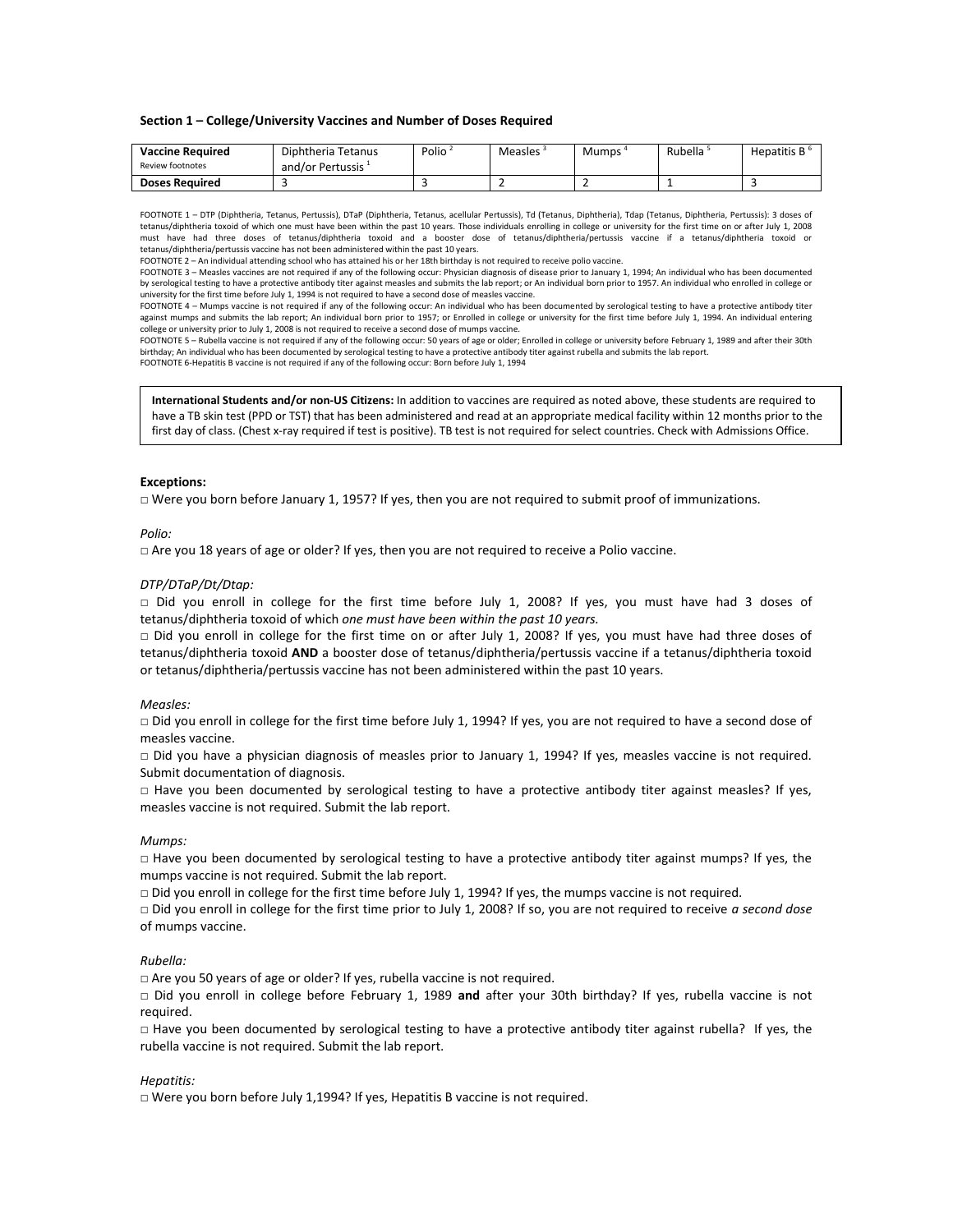## **Section 2 – Record of Immunization**

| <b>Last Name</b>                                                                                                                                 | <b>First Name</b> | <b>Middle Name</b> | <b>IDate of Birth</b> | <b>Last 4 of SSN</b> |  |
|--------------------------------------------------------------------------------------------------------------------------------------------------|-------------------|--------------------|-----------------------|----------------------|--|
| Please print in black ink. To be completed and signed by physician or clinic. A complete official immunization record from a physician or clinic |                   |                    |                       |                      |  |
| I may be attached to this form. Student to confirm identifying information above is complete before submission.                                  |                   |                    |                       |                      |  |

| Required Immunizations                         | mo/day/year | mo/day/year | mo/day/year      | mo/day/year                    |                             |
|------------------------------------------------|-------------|-------------|------------------|--------------------------------|-----------------------------|
| DTP or Td or Tdap                              | (#1)        | (#2)        | (#3)             | (#4)                           |                             |
| *Tdap booster                                  |             |             |                  |                                |                             |
| Td booster                                     |             |             |                  |                                |                             |
| Polio                                          |             |             |                  |                                |                             |
| MMR (after first birthday)                     |             |             |                  |                                |                             |
| Measles/ Rubella (MR) (after first birthday)   |             |             |                  |                                |                             |
| Measles (after first birthday)                 |             |             | ** Disease Date  | <b>Titer Date &amp; Result</b> |                             |
| * Mumps                                        |             |             | Not Acceptable   | <b>Titer Date &amp; Result</b> | SUBMIT LABORATORY<br>REPORT |
|                                                |             |             | *** Disease Date |                                |                             |
| * Rubella                                      |             |             | Not Acceptable   | <b>Titer Date &amp; Result</b> |                             |
|                                                |             |             | *** Disease Date |                                |                             |
| Hepatitis B (Required if born 7/1/94 or after) | (#1)        | (#2)        | (#3)             | anti-HBs Date/Result           |                             |

For international students and/or non-US citizens:

| * Tuberculin Skin Test (PPD)                       | Date read: |  |
|----------------------------------------------------|------------|--|
| (within 12 months) Report result in mm in duration |            |  |

| Chest X-Ray, if positive PPD |          |  |
|------------------------------|----------|--|
| Date:                        | Results: |  |
| Treatment if Applicable:     |          |  |

\_\_\_\_\_\_\_\_\_\_\_\_\_\_\_\_\_\_\_\_\_\_\_\_\_\_\_\_\_\_\_\_\_\_\_\_\_\_\_\_\_\_\_\_\_\_\_\_\_\_ \_\_\_\_\_\_\_\_\_\_\_\_\_\_\_\_\_\_\_\_\_\_\_\_\_\_\_

\*\* Must repeat Rubeola (measles) vaccine if received more than 4 days prior to 12 months of age. History of physician-diagnosed measles disease is acceptable, but must have signed statement from physician.

\*\*\* Only laboratory proof of immunity to rubella or mumps is acceptable if the vaccine is not taken. History of rubella or mumps disease, even from a physician, is not acceptable.

\*\*\*\* Lab Report must be submitted.

# **Signature or Clinic Stamp Required:**

| Signature of Physician/Physician Assistant/Nurse Practitioner |  |  |  | Date |
|---------------------------------------------------------------|--|--|--|------|
|---------------------------------------------------------------|--|--|--|------|

\_\_\_\_\_\_\_\_\_\_\_\_\_\_\_\_\_\_\_\_\_\_\_\_\_\_\_\_\_\_\_\_\_\_\_\_\_\_\_\_\_\_\_

\_\_\_\_\_\_\_\_\_\_\_\_\_\_\_\_\_\_\_\_\_\_\_\_\_\_\_\_\_\_\_\_\_\_\_\_\_\_\_\_\_\_\_\_\_\_\_\_\_\_\_ Print Name of Physician/Physician Assistant/Nurse Practitioner

| Office Address | .itv | State | --<br>Zip Code |
|----------------|------|-------|----------------|
|                |      |       |                |

\_\_\_\_\_\_\_\_\_\_\_\_\_\_\_\_\_\_\_\_\_\_\_\_\_\_\_\_\_\_\_\_\_\_\_\_\_\_\_\_\_\_\_\_\_\_\_\_\_\_\_\_\_\_\_\_\_\_\_\_\_\_\_\_\_\_\_\_\_\_\_\_\_\_\_\_\_\_\_\_\_\_\_\_\_\_\_\_\_\_\_\_\_\_\_\_\_\_\_\_\_\_\_\_\_\_\_\_

Phone Number